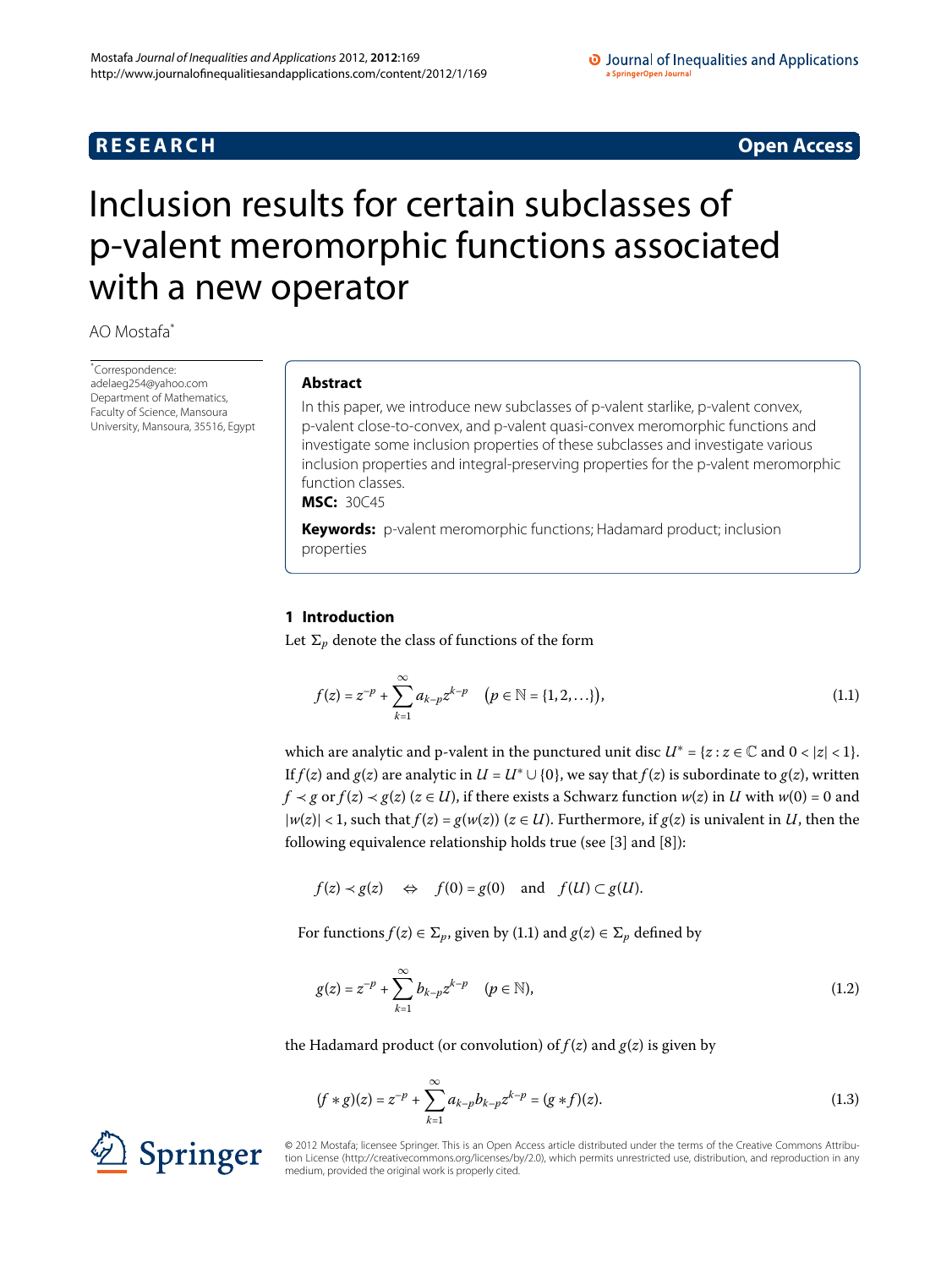Aqlan *et al.* [1[\]](#page-10-2) defined the operator  $Q_{\beta,p}^{\alpha} : \Sigma_p \to \Sigma_p$  by:

<span id="page-1-0"></span>
$$
Q_{\beta,p}^{\alpha}f(z) = \begin{cases} z^{-p} + \frac{\Gamma(\alpha+\beta)}{\Gamma(\beta)} \sum_{k=1}^{\infty} \frac{\Gamma(k+\beta)}{\Gamma(k+\beta+\alpha)} a_{k-p} z^{k-p} & (\alpha > 0; \beta > -1; p \in \mathbb{N}; f \in \Sigma_p), \\ f(z) & (\alpha = 0; \beta > -1; p \in \mathbb{N}; f \in \Sigma_p). \end{cases}
$$
(1.4)

Now, we define the operator  $H^{\alpha}_{p,\beta,\mu} : \Sigma_p \to \Sigma_p$  as follows: First, put

$$
G_{\beta,p}^{\alpha}(z) = z^{-p} + \frac{\Gamma(\alpha+\beta)}{\Gamma(\beta)} \sum_{k=1}^{\infty} \frac{\Gamma(k+\beta)}{\Gamma(k+\beta+\alpha)} z^{k-p} \quad (p \in \mathbb{N})
$$
 (1.5)

and let  $G^{\alpha *}_{\beta,p,\mu}$  be defined by

<span id="page-1-1"></span>
$$
G_{\beta,p}^{\alpha}(z) * G_{\beta,p,\mu}^{\alpha*}(z) = \frac{1}{z^p (1-z)^{\mu}} \quad (\mu > 0; p \in \mathbb{N}).
$$
 (1.6)

Then

<span id="page-1-2"></span>
$$
H_{p,\beta,\mu}^{\alpha}f(z) = G_{\beta,p}^{\alpha*}(z) * f(z) \quad (f \in \Sigma_p). \tag{1.7}
$$

Using  $(1.5)-(1.7)$  $(1.5)-(1.7)$  $(1.5)-(1.7)$ , we have

$$
H_{p,\beta,\mu}^{\alpha}f(z) = z^{-p} + \frac{\Gamma(\beta)}{\Gamma(\alpha+\beta)} \sum_{k=1}^{\infty} \frac{\Gamma(k+\beta+\alpha)(\mu)_k}{\Gamma(k+\beta)(1)_k} a_{k-p} z^{k-p}, \qquad (1.8)
$$

where  $f \in \Sigma_p$  is in the form (1.1) and  $(v)_n$  denotes the Pochhammer symbol given by

<span id="page-1-4"></span>
$$
(\nu)_n = \frac{\Gamma(\nu+n)}{\Gamma(\nu)} = \begin{cases} 1 & (n = 0), \\ \nu(\nu+1)\cdots(\nu+n-1) & (n \in \mathbb{N}). \end{cases}
$$

It is readily verified from  $(1.8)$  that

<span id="page-1-3"></span>
$$
z(H_{p,\beta,\mu}^{\alpha}f(z))' = (\alpha + \beta)H_{p,\beta,\mu}^{\alpha+1}f(z) - (\alpha + \beta + p)H_{p,\beta,\mu}^{\alpha}f(z)
$$
\n(1.9)

and

<span id="page-1-5"></span>
$$
z(H_{p,\beta,\mu}^{\alpha}f(z))' = \mu H_{p,\beta,\mu+1}^{\alpha}f(z) - (\mu + p)H_{p,\beta,\mu}^{\alpha}f(z). \tag{1.10}
$$

It is noticed that, putting  $\mu = 1$  in (1.8), we obtain the operator

$$
H_{p,\beta,\mathbf{j}}^{\alpha}(z) = z^{-p} + \frac{\Gamma(\beta)}{\Gamma(\alpha+\beta)} \sum_{k=1}^{\infty} \frac{\Gamma(k+\alpha+\beta)}{\Gamma(k+\beta)} a_{k-p} z^{k-p}.
$$
 (1.11)

Let *M* be the class of analytic functions  $h(z)$  with  $h(0) = 1$ , which are convex and univalent in *U* and satisfy  $Re{h(z)} > 0$  ( $z \in U$ ).

For  $0 \le \eta$ ,  $\gamma < p$ , we denote by  $\Sigma_p S(\eta)$ ,  $\Sigma_p K(\eta)$ ,  $\Sigma_p C(\eta, \gamma)$ , and  $\Sigma_p C^*(\eta, \gamma)$ , the subclasses of  $\Sigma_p$  consisting of all p-valent meromorphic functions which are, respectively,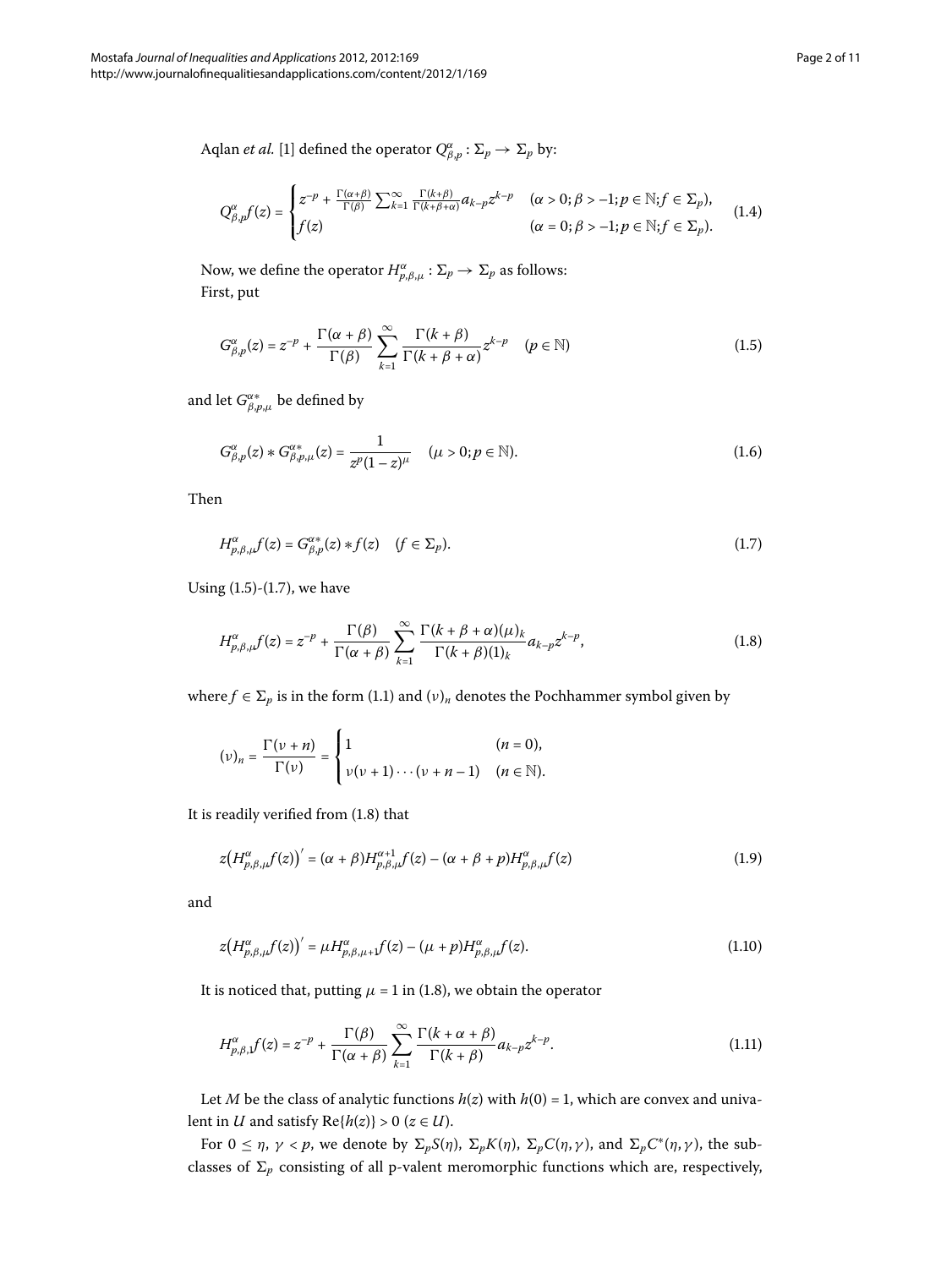starlike of order *η*, convex of order *η*, close-to-convex functions of order *γ* and type *η*, and quasi-convex functions of order *γ* and type *η* in *U*.

Making use of the principle of subordination between analytic functions, we introduce the subclasses  $\Sigma_p S(\eta;\phi)$ ,  $\Sigma_p C(\eta;\phi)$ ,  $\Sigma_p K(\eta,\gamma;\phi,\psi)$ , and  $\Sigma_p K^*(\eta,\gamma;\phi,\psi)$   $(0 \le \eta, \gamma < p)$ and  $\phi, \psi \in M$ ) of the class  $\Sigma_p$  which are defined by:

$$
\begin{split} &\Sigma_p S(\eta;\phi)=\bigg\{f\in\Sigma_p:\frac{1}{p-\eta}\bigg(-\frac{zf'(z)}{f(z)}-\eta\bigg)\prec\phi(z),\;\text{in}\;U\bigg\},\\ &\Sigma_p K(\eta;\phi)=\bigg\{f\in\Sigma_p:\frac{1}{p-\eta}\bigg(-\bigg[1+\frac{zf''(z)}{f'(z)}\bigg]-\eta\bigg)\prec\phi(z),\;\text{in}\;U\bigg\},\\ &\Sigma_p C(\eta,\gamma;\phi,\psi)=\bigg\{f\in\Sigma_p:\exists g\in\Sigma_p S(\eta;\phi)\;\text{s.t.}\;\frac{1}{p-\gamma}\bigg(-\frac{zf'(z)}{g(z)}-\gamma\bigg)\prec\psi(z),\;\text{in}\;U\bigg\}, \end{split}
$$

and

$$
\Sigma_p C^*(\eta, \gamma; \phi, \psi)
$$
  
=  $\left\{ f \in \Sigma_p : \exists g \in \Sigma_p K(\eta; \phi) \text{ s.t. } \frac{1}{p - \gamma} \left( -\frac{(zf'(z))'}{g'(z)} - \gamma \right) \prec \psi(z), \text{ in } U \right\}.$ 

From these definitions, we can obtain some well-known subclasses of  $\Sigma_p$  by special choices of the functions  $\phi$  and  $\psi$  as well as special choices of  $\eta$ ,  $\gamma$ , and  $p$  (see [\[](#page-10-3)2, 5], and  $[10]$  $[10]$ ).

Now, by using the linear operator  $H^{\alpha}_{p,\beta,\mu}$  ( $\alpha \ge 0$ ,  $\mu > 0$ ,  $\beta > -1$ ;  $p \in \mathbb{N}$ ) and for  $\phi, \psi \in M$ ,  $0 \leq η$ ,  $γ < p$ , we define new subclasses of meromorphic functions of  $Σ<sub>p</sub>$  by:

$$
\begin{aligned} \Sigma_p S_{\beta,\mu}^{\alpha}(\eta;\phi) &= \left\{ f \in \Sigma_p : H_{p,\beta,\mu}^{\alpha} f \in \Sigma_p S(\eta;\phi) \right\}, \\ \Sigma_p K_{\beta,\mu}^{\alpha}(\eta;\phi) &= \left\{ f \in \Sigma_p : H_{p,\beta,\mu}^{\alpha} f \in \Sigma_p K(\eta;\phi) \right\}, \\ \Sigma_p C_{\beta,\mu}^{\alpha}(\eta,\gamma;\phi,\psi) &= \left\{ f \in \Sigma_p : H_{p,\beta,\mu}^{\alpha} f \in \Sigma_p C(\eta,\gamma;\phi,\psi) \right\}, \end{aligned}
$$

and

<span id="page-2-0"></span>
$$
\Sigma_p C_{\beta,\mu}^{\alpha*}(\eta,\gamma;\phi,\psi)=\big\{f\in \Sigma_p: H_{p,\beta,\mu}^{\alpha}f\in \Sigma_p C^*(\eta,\gamma;\phi,\psi)\big\}.
$$

We also note that

$$
f(z) \in \Sigma_p K_{\beta,\mu}^{\alpha}(\eta;\phi) \quad \Leftrightarrow \quad -\frac{zf'(z)}{p} \in \Sigma_p S_{\beta,\mu}^{\alpha}(\eta;\phi), \tag{1.12}
$$

and

$$
f(z) \in \Sigma_p C_{\beta,\mu}^{\alpha*}(\eta,\gamma;\phi,\psi) \quad \Leftrightarrow \quad -\frac{zf'(z)}{p} \in \Sigma_p C_{\beta,\mu}^{\alpha}(\eta,\gamma;\phi,\psi). \tag{1.13}
$$

In particular, we set

$$
\Sigma_p S_{\beta,\mu}^{\alpha}\left(\eta;\frac{1+Az}{1+Bz}\right)=\Sigma_p S_{\beta,\mu}^{\alpha}(\eta;A,B)\quad (-1 < B < A \leq 1)
$$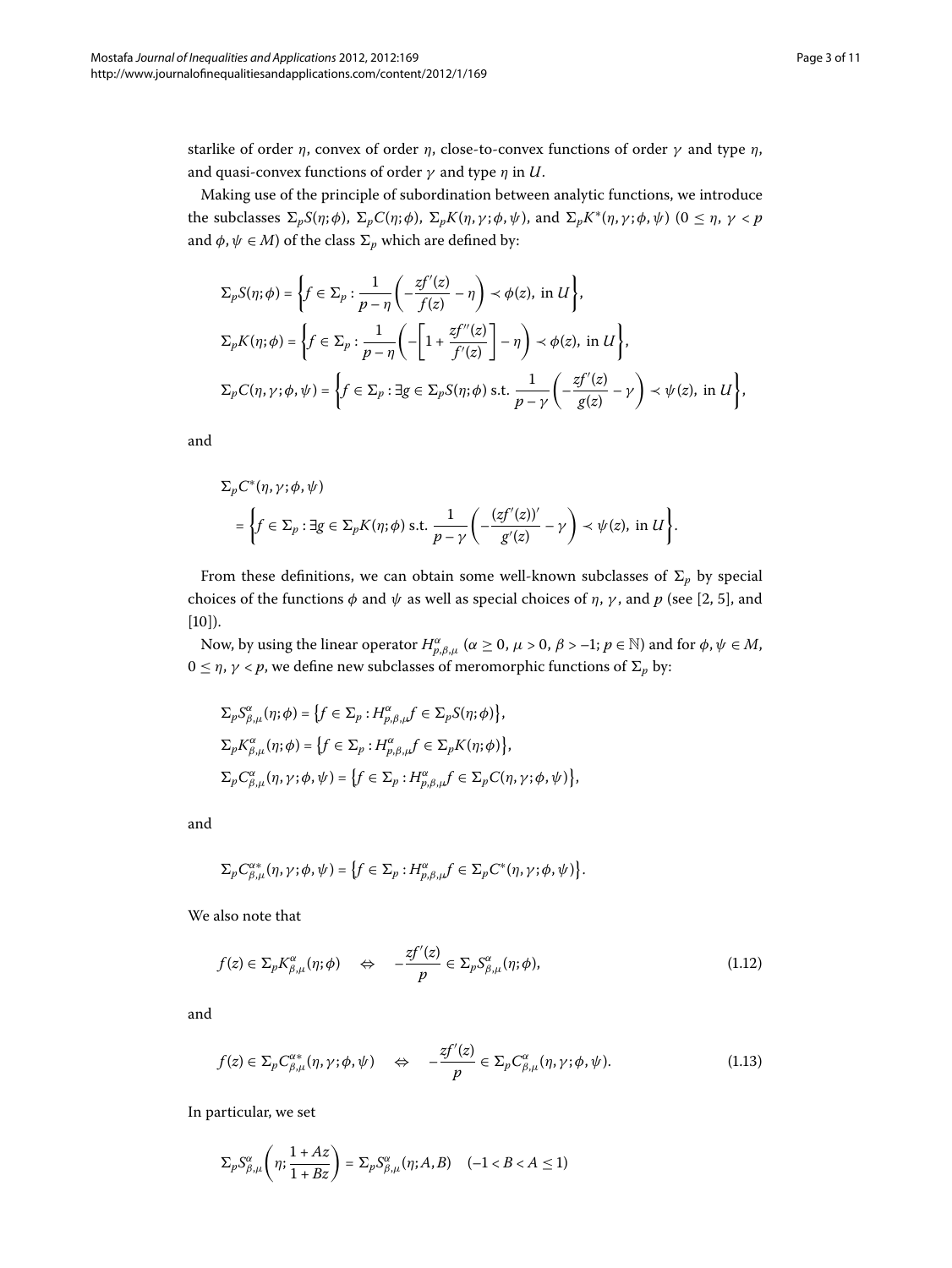and

$$
\Sigma_p K_{\beta,\mu}^{\alpha}\left(\eta;\frac{1+Az}{1+Bz}\right)=\Sigma_p K_{\beta,\mu}^{\alpha}(\eta;A,B)\quad(-1 < B < A \leq 1).
$$

<span id="page-3-0"></span>In this paper, we investigate several inclusion properties of the classes  $\Sigma_p S^{\alpha}_{\beta,\mu}(\eta;\phi)$ ,  $\Sigma_p K_{\beta,\mu}^{\alpha}(\eta;\phi)$ ,  $\Sigma_p C_{\beta,\mu}^{\alpha}(\eta,\gamma;\phi,\psi)$ , and  $\Sigma_p C_{\beta,\mu}^{\alpha*}(\eta,\gamma;\phi,\psi)$  associated with the operator *H*<sub>*p*,*β*,*μ*</sub>. Some applications involving integral operators are also considered.

In order to establish our main results, we need the following lemmas.

**Lemma 1** [4] *Let*  $\zeta$  *and*  $\upsilon$  *be complex constants and let*  $h(z)$  *be convex (univalent) in U with h*(0) = 1 *and*  $\text{Re}\{\varsigma h(z) + v\} > 0$ . If

$$
q(z) = 1 + q_1 z + \cdots \tag{1.14}
$$

*is analytic in U, then*

<span id="page-3-2"></span>
$$
q(z) + \frac{zq'(z)}{\varsigma q(z) + \upsilon} \prec h(z) \quad (z \in U),
$$

*implies*

$$
q(z) \prec h(z) \quad (z \in U).
$$

**Lemma 2** [7] *Let h*(*z*) *be convex (univalent) in U and*  $\psi(z)$  *be analytic in U with*  $\text{Re}\{\psi(z)\}\geq 0$ . If q is analytic in U and  $q(0) = h(0)$ , then

$$
q(z) + \psi(z)zq'(z) \prec h(z) \quad (z \in U)
$$

*implies*

$$
q(z) \prec h(z) \quad (z \in U).
$$

### <span id="page-3-1"></span>**2 Some inclusion results**

In this section, we give some inclusion properties for meromorphic function classes, which are associated with the operator  $H^{\alpha}_{p,\beta,\mu}.$  Unless otherwise mentioned, we assume that  $\alpha \geq 0$  $1, \beta > -1, \mu > 0, 0 \leq \gamma, \eta < p$  and  $p \in \mathbb{N}$ .

**Theorem 1**  $Forf(z) \in \Sigma_p$ ,  $\phi \in M$  with

$$
\max_{z \in U} \bigl( \text{Re} \big\{ \phi(z) \bigr\} \bigr) < \min_{z \in U} \biggl[ \frac{p + \mu - \eta}{p - \eta}, \frac{\alpha + \beta + p - \eta}{p - \eta} \biggr],
$$

*then we have*

$$
\Sigma_p S^{\alpha}_{\beta,\mu+1}(\eta,\phi) \subset \Sigma_p S^{\alpha}_{\beta,\mu}(\eta,\phi) \subset \Sigma_p S^{\alpha-1}_{\beta,\mu}(\eta,\phi).
$$
\n(2.1)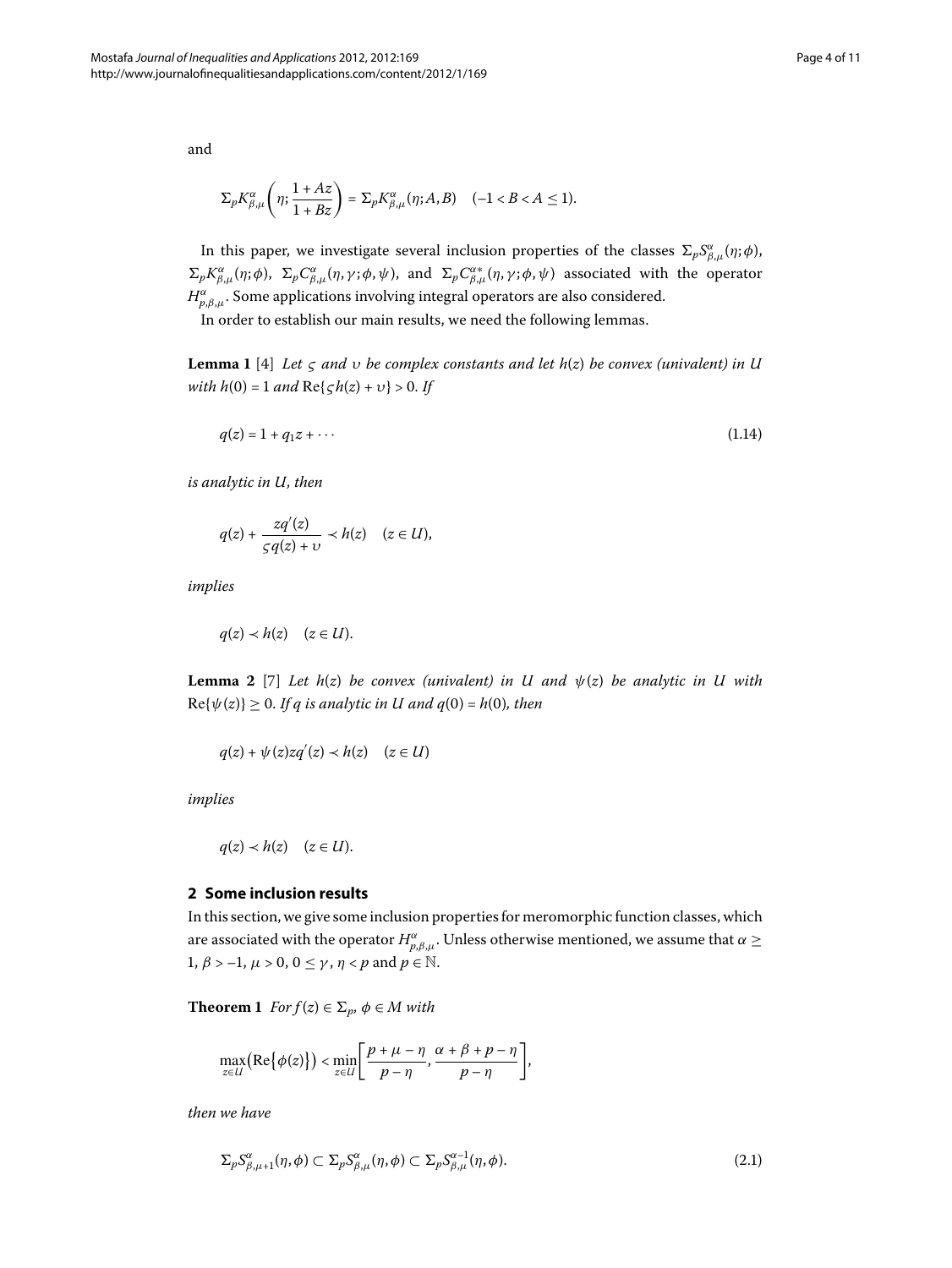*Proof* We will first show that

<span id="page-4-0"></span>
$$
\Sigma_p S^{\alpha}_{\beta,\mu+1}(\eta,\phi) \subset \Sigma_p S^{\alpha}_{\beta,\mu}(\eta,\phi). \tag{2.2}
$$

 $\text{Let } f \in \Sigma_p S_{\beta,\mu+1}^{\alpha}(\eta;\phi) \text{ and put}$ 

<span id="page-4-1"></span>
$$
q(z) = \frac{1}{p - \eta} \left( -\frac{z(H_{p,\beta,\mu}^{\alpha}f(z))'}{H_{p,\beta,\mu}^{\alpha}f(z)} - \eta \right),
$$
\n(2.3)

where  $q(z)$  is analytic in *U* with  $q(0) = 1$ [.](#page-1-3) Applying (1.10) in (2.3), we have

<span id="page-4-2"></span>
$$
-\mu \frac{H_{p,\beta,\mu+1}^{\alpha}f(z)}{H_{p,\beta,\mu}^{\alpha}f(z)} = (p-\eta)q(z) + \eta - (p+\mu).
$$
\n(2.4)

Differentiating (2[.](#page-4-1)4) logarithmically with respect to *z*, we have

$$
\frac{1}{p-\eta} \left( -\frac{z(H^{a}_{p,\beta,\mu+1}f(z))'}{H^{a}_{p,\beta,\mu+1}f(z)} - \eta \right) = q(z) + \frac{zq'(z)}{(p+\mu) - \eta - (p-\eta)q(z)} \quad (z \in U). \tag{2.5}
$$

Since

$$
\max_{z\in U}\bigl(\mathrm{Re}\bigl\{\phi(z)\bigr\}\bigr) < \min_{z\in U}\frac{p+\mu-\eta}{p-\eta},
$$

we see that

$$
\operatorname{Re}\bigl\{(p+\mu)-\eta-(p-\eta)\phi(z)\bigr\}>0\quad(z\in U).
$$

<span id="page-4-3"></span>Applying Lemma 1 to (2.5), it follows that  $q \prec \phi$ , that is, that  $f \in \Sigma_p S^{\alpha}_{\beta,\mu}(\eta;\phi)$ . The proof of the second part will follow by using arguments similar to those used in the first part with  $f \in \Sigma_p S^{\alpha}_{\beta,\mu}(\eta;\phi)$  and using the identity (1.9) instead of (1.10). This completes the proof of Theorem 1[.](#page-3-1)

**Theorem 2**  $For f(z) \in \Sigma_p$ ,  $\phi \in M$  with

$$
\max_{z \in U} \left( \text{Re}\{\phi(z)\} \right) < \min_{z \in U} \left[ \frac{p + \mu - \eta}{p - \eta}, \frac{\alpha + \beta + p - \eta}{p - \eta} \right],
$$
\n
$$
\sum_{p} K_{\beta, \mu+1}^{\alpha}(\eta; \phi) \subset \sum_{p} K_{\beta, \mu}^{\alpha}(\eta; \phi) \subset \sum_{p} K_{\beta, \mu}^{\alpha-1}(\eta; \phi) \quad (0 \le \eta < p; \phi \in M).
$$

*Proof* Applying (1.10) and using Theorem 1, we have

$$
f(z) \in \Sigma_p K_{\beta,\mu+1}^{\alpha}(\eta;\phi) \quad \Leftrightarrow \quad H_{p,\beta,\mu+1}^{\alpha} f(z) \in \Sigma_p K(\eta;\phi)
$$

$$
\Leftrightarrow \quad -\frac{z(H_{p,\beta,\mu+1}^{\alpha} f(z))'}{p} \in \Sigma_p S(\eta;\phi)
$$

$$
\Leftrightarrow \quad H_{p,\beta,\mu+1}^{\alpha} \left( -\frac{zf'(z)}{p} \right) \in \Sigma_p S(\eta;\phi)
$$

$$
\Leftrightarrow \quad -\frac{zf'(z)}{p} \in \Sigma_p S_{\beta,\mu+1}^{\alpha}(\eta;\phi)
$$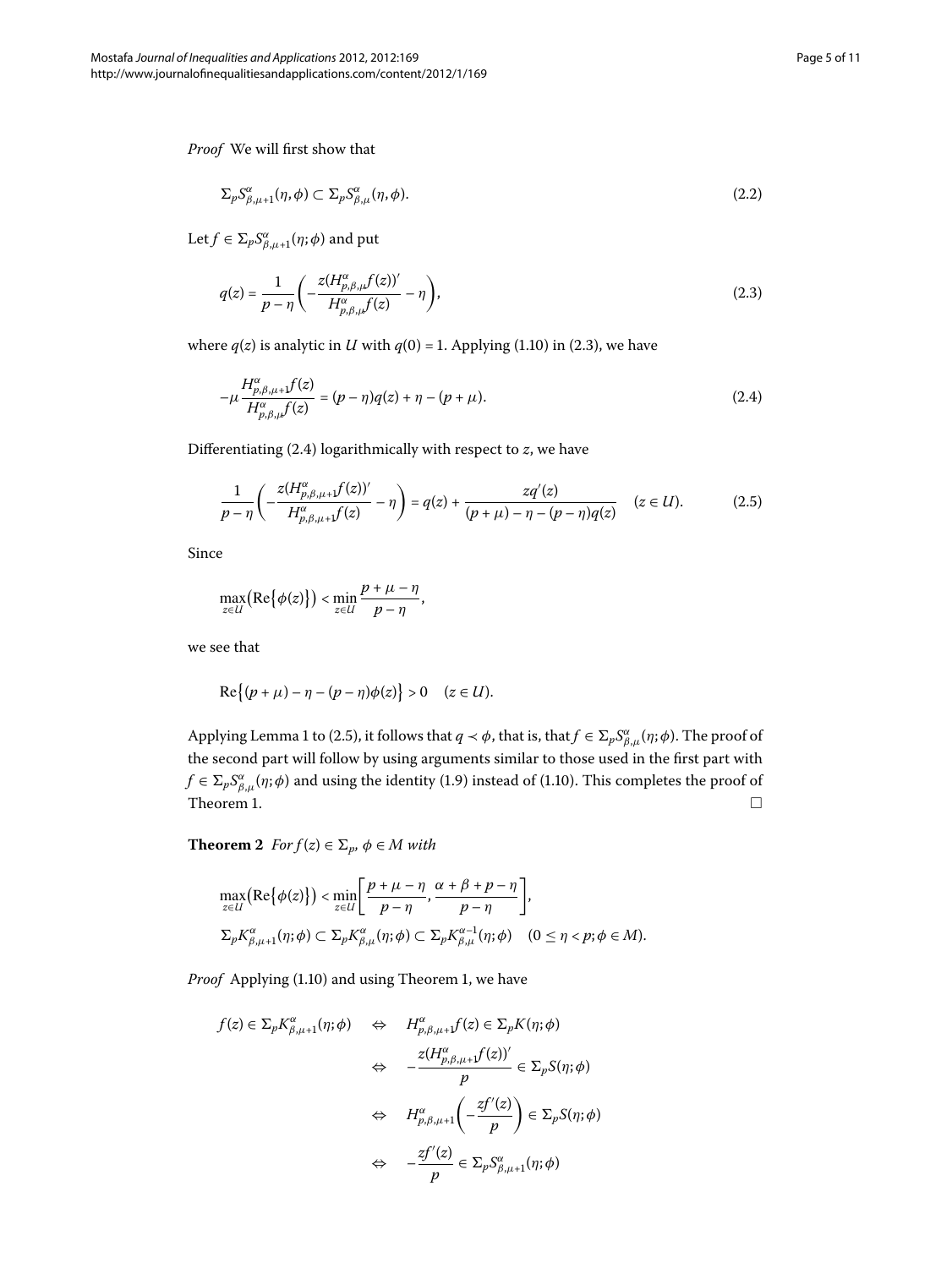$$
\Rightarrow -\frac{zf'(z)}{p} \in \Sigma_p S_{\beta,\mu}^{\alpha}(\eta;\phi)
$$
  
\n
$$
\Leftrightarrow H_{p,\beta,\mu}^{\alpha} \left( -\frac{zf'(z)}{p} \right) \in \Sigma_p S(\eta;\phi)
$$
  
\n
$$
\Leftrightarrow -\frac{z(H_{p,\beta,\mu}^{\alpha}f(z))'}{p} \in \Sigma_p S(\eta;\phi)
$$
  
\n
$$
\Leftrightarrow H_{p,\beta,\mu}^{\alpha}f(z) \in \Sigma_p K(\eta;\phi)
$$
  
\n
$$
\Leftrightarrow f(z) \in \Sigma_p K_{\beta,\mu}^{\alpha}(\eta;\phi).
$$

Also,

$$
f(z) \in \Sigma_p K_{\beta,\mu}^{\alpha}(\eta;\phi) \quad \Leftrightarrow \quad -\frac{zf'(z)}{p} \in \Sigma_p S_{\beta,\mu}^{\alpha}(\eta;\phi)
$$

$$
\Rightarrow \quad -\frac{zf'(z)}{p} \in \Sigma_p S_{\beta,\mu}^{\alpha-1}(\eta;\phi)
$$

$$
\Leftrightarrow \quad -\frac{z(H_{p,\beta,\mu}^{\alpha-1}f(z))'}{p} \in \Sigma_p S(\eta;\phi)
$$

$$
\Leftrightarrow \quad H_{p,\beta,\mu}^{\alpha-1}f(z) \in \Sigma_p K(\eta;\phi)
$$

$$
\Leftrightarrow \quad f(z) \in \Sigma_p K_{\beta,\mu}^{\alpha-1}(\eta;\phi).
$$

This completes the proof of Theorem 2.

Taking

$$
\phi(z) = \frac{1 + Az}{1 + Bz} \quad (-1 < B < A \leq 1; z \in U)
$$

in Theorem 1 and Theorem 2[,](#page-4-3) we have the following corollary.

**Corollary 1** *Let*  $f(z) \in \Sigma_p$  *and* 

$$
\frac{1+A}{1+B} < \min_{z \in U} \left( \frac{p+\mu-\eta}{p-\eta}, \frac{\alpha+\beta+p-\eta}{p-\eta} \right) \quad (-1 < B < A \le 1).
$$

*Then we have*

$$
\Sigma_p S^{\alpha}_{\beta,\mu+1}(\eta;A,B) \subset \Sigma_p S^{\alpha}_{\beta,\mu}(\eta;A,B) \subset \Sigma_p S^{\alpha-1}_{\beta,\mu}(\eta;A,B)
$$

<span id="page-5-0"></span>*and*

$$
\Sigma_p K_{\beta,\mu+1}^{\alpha}(\eta;A,B) \subset \Sigma_p K_{\beta,\mu}^{\alpha}(\eta;A,B) \subset \Sigma_p K_{\beta,\mu}^{\alpha-1}(\eta;A,B).
$$

Now, using Lemma 2, we obtain similar inclusion relations for the subclass  $\Sigma_p C_{\beta,\mu}^{\alpha}(\eta; \eta)$ *γ* ;*φ*,*ψ*).

**Theorem 3**  $Let f(z) \in \Sigma_p$  and

$$
\max_{z\in U} \text{Re}\big\{\phi(z)\big\} < \min_{z\in U} \bigg(\frac{p+\mu-\eta}{p-\eta}, \frac{\alpha+\beta+p-\eta}{p-\eta}\bigg).
$$

 $\Box$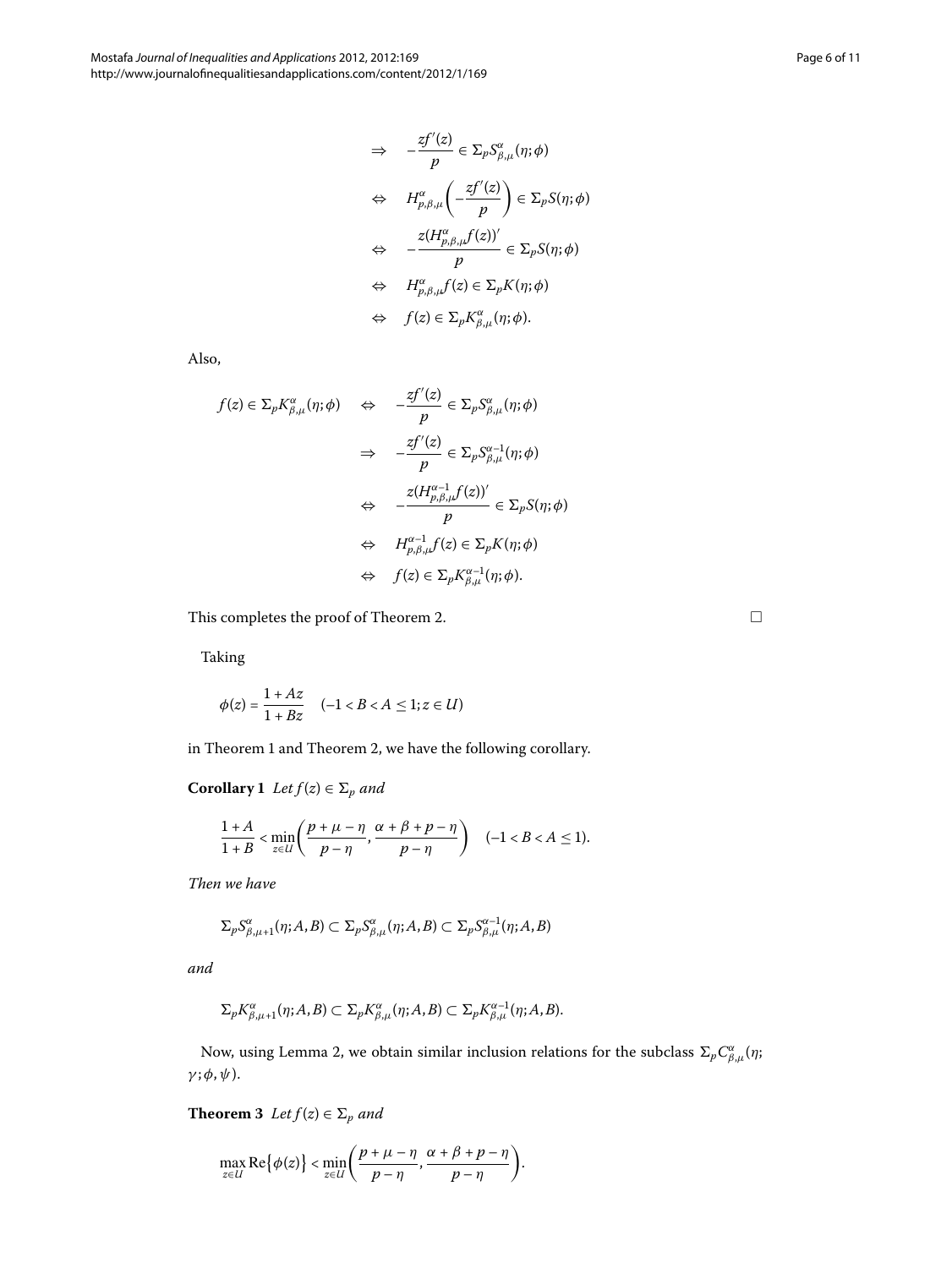*Then we have*

$$
\Sigma_p C_{\beta,\mu+1}^{\alpha}(\eta;\gamma;\phi,\psi) \subset \Sigma_p C_{\beta,\mu}^{\alpha}(\eta;\gamma;\phi,\psi) \subset \Sigma_p C_{\beta,\mu}^{\alpha-1}(\eta;\gamma;\phi,\psi)
$$
  

$$
(0 \leq \eta,\gamma < p;\phi,\psi \in M).
$$

*Proof* First, we will prove that

<span id="page-6-0"></span>
$$
\Sigma_p C_{\beta,\mu+1}^{\alpha}(\eta;\gamma;\phi,\psi) \subset \Sigma_p C_{\beta,\mu}^{\alpha}(\eta;\gamma;\phi,\psi).
$$

Let  $f\in\Sigma_p C^\alpha_{\beta,\mu+1}(\eta;\gamma;\phi,\psi)$ . Then, from the definition of the class  $\Sigma_p C^\alpha_{\beta,\mu}(\eta;\gamma;\phi,\psi)$ , there exists a function  $g \in \sum_{p} S^{\alpha}_{\beta,\mu}(\eta;\phi)$  such that

<span id="page-6-1"></span>
$$
\frac{1}{p-\gamma} \left( -\frac{z(H^{\alpha}_{p,\beta,\mu+1}f(z))'}{H^{\alpha}_{p,\beta,\mu+1}g(z)} - \gamma \right) \prec \psi(z) \quad (z \in U). \tag{2.6}
$$

<span id="page-6-2"></span>Now, let

$$
q(z) = \frac{1}{p - \gamma} \left( -\frac{z(H_{p,\beta,\mu}^{\alpha}f(z))'}{H_{p,\beta,\mu}^{\alpha}g(z)} - \gamma \right),\tag{2.7}
$$

where  $q(z)$  is analytic in *U* with  $q(0) = 1$ [.](#page-1-3) Applying (1.10) in (2.6), we have

$$
\frac{1}{p - \gamma} \left( -\frac{z(H_{p,\beta,\mu+1}^{\alpha}f(z))'}{H_{p,\beta,\mu+1}^{\alpha}g(z)} - \gamma \right)
$$
\n
$$
= \frac{1}{p - \gamma} \left( \frac{H_{p,\beta,\mu+1}^{\alpha} \left( \frac{-zf'(z)}{p} \right)}{H_{p,\beta,\mu+1}^{\alpha}g(z)} - \gamma \right)
$$
\n
$$
= \frac{1}{p - \gamma} \left( \frac{z(H_{p,\beta,\mu}^{\alpha} \left( -\frac{zf'(z)}{p} \right))' + (p + \mu)H_{p,\beta,\mu}^{\alpha} \left( -\frac{zf'(z)}{p} \right)}{z(H_{p,\beta,\mu}^{\alpha}g(z))' + (p + \mu)H_{p,\beta,\mu}^{\alpha}g(z)} - \gamma \right)
$$
\n
$$
= \frac{1}{p - \gamma} \left( \frac{\frac{z(H_{p,\beta,\mu}^{\alpha} \left( -\frac{zf'(z)}{p} \right))'}{H_{p,\beta,\mu}^{\alpha}g(z)} + (p + \mu) \frac{H_{p,\beta,\mu}^{\alpha} \left( -\frac{zf'(z)}{p} \right)}{H_{p,\beta,\mu}^{\alpha}g(z)}}{-\gamma \right).
$$
\n(2.8)

Since, by Theorem 1,

$$
g(z) \in \Sigma_p S^{\alpha}_{\beta,\mu+1}(\eta;\phi) \subset \Sigma_p S^{\alpha}_{\beta,\mu}(\eta;\phi),
$$

set

<span id="page-6-3"></span>
$$
h(z) = \frac{1}{p - \eta} \left( -\frac{z(H_{p,\beta,\mu}^{\alpha}g(z))'}{H_{p,\beta,\mu}^{\alpha}g(z)} - \eta \right),\,
$$

where  $h \prec \phi$  in *U*, and  $\phi \in M$ . Then, using (2.7) and (2.8), we have

$$
H_{p,\beta,\mu}^{\alpha}\left(-\frac{zf^{\prime}(z)}{p}\right) = \left[(p-\gamma)q(z)+\gamma\right]H_{p,\beta,\mu}^{\alpha}g(z)
$$
\n(2.9)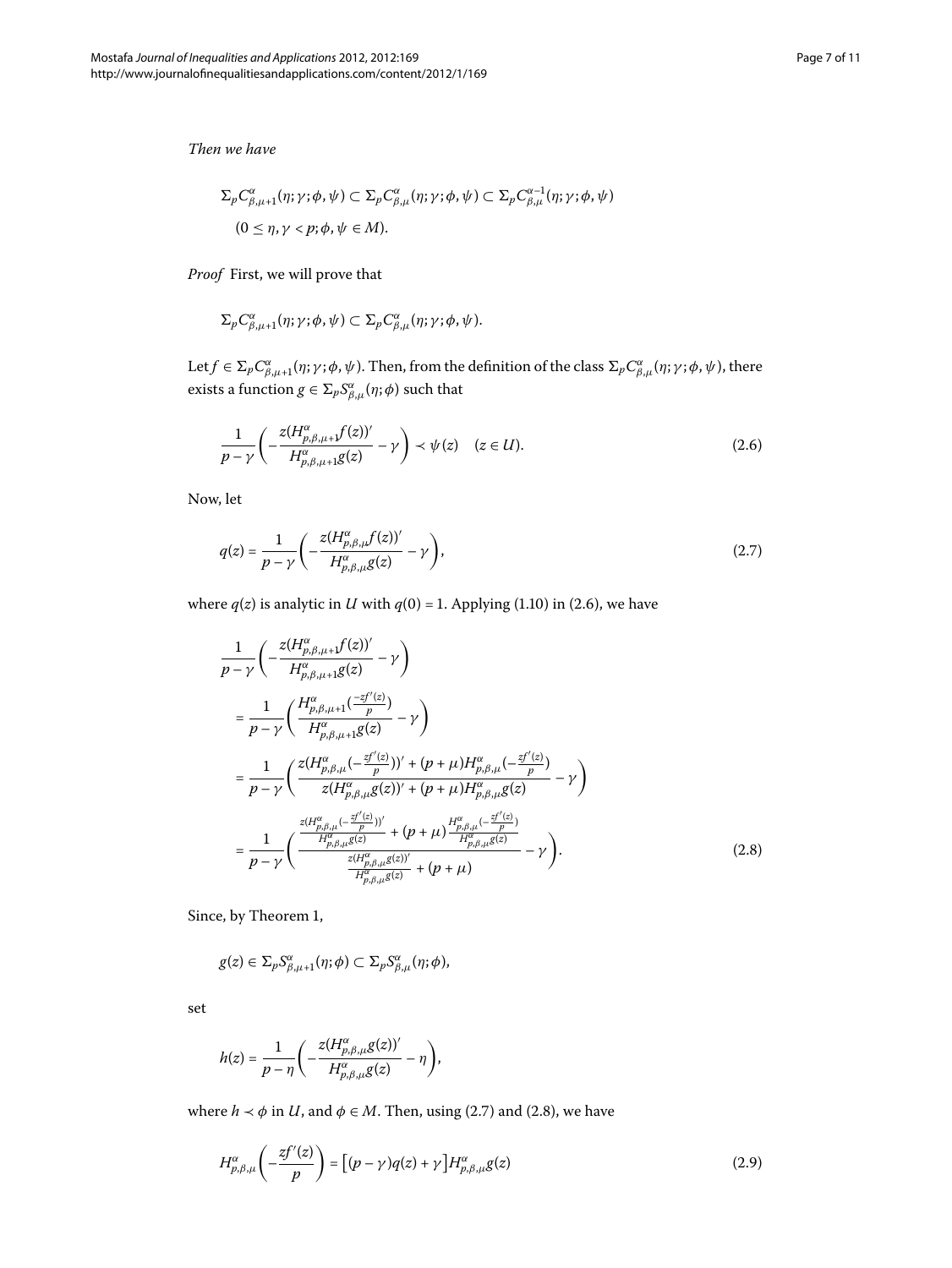<span id="page-7-0"></span>and

<span id="page-7-1"></span>
$$
\frac{1}{p-\gamma} \left( -\frac{z(H_{p,\beta,\mu+1}^{\alpha}f(z))'}{H_{p,\beta,\mu+1}^{\alpha}g(z)} - \gamma \right)
$$
\n
$$
= \frac{1}{p-\gamma} \left( \frac{\frac{z(H_{p,\beta,\mu}^{\alpha}(-\frac{zf'(z)}{p}))'}{H_{p,\beta,\mu}^{\alpha}g(z)} + (p+\mu)[(p-\gamma)q(z)+\gamma]}{p+\mu-\eta-(p-\eta)h(z)} - \gamma \right). \tag{2.10}
$$

Differentiating both sides of  $(2.9)$  with respect to  $z$  and multiplying by  $z$ , we have

<span id="page-7-2"></span>
$$
\frac{z(H_{p,\beta,\mu}^{\alpha}(-\frac{zf'(z)}{p}))'}{H_{p,\beta,\mu}^{\alpha}g(z)} = (p-\gamma)zq'(z) - [(p-\gamma)q(z)+\gamma][(p-\eta)h(z)+\eta].
$$
\n(2.11)

Making use of  $(2.6)$  $(2.6)$  $(2.6)$ ,  $(2.10)$ , and  $(2.11)$ , we have

$$
\frac{1}{p-\gamma} \left( -\frac{z(H^{a}_{p,\beta,\mu+1}f(z))'}{H^{a}_{p,\beta,\mu+1}g(z)} - \gamma \right) = q(z) + \frac{zq'(z)}{p+\mu-\eta-(p-\eta)h(z)} \prec \psi(z), \quad z \in U. \tag{2.12}
$$

Since  $h \prec \phi$  in U, and

$$
\max_{z\in U} \text{Re}\big\{h(z)\big\} < \frac{p+\mu-\eta}{p-\eta},
$$

then

$$
\text{Re}\{p + \mu - \eta - (p - \eta)h(z)\} > 0 \quad (z \in U). \tag{2.13}
$$

Hence, putting

<span id="page-7-3"></span>
$$
\chi(z)=\frac{1}{\{p+\mu-\eta-(p-\eta)h(z)\}},
$$

in Eq. (2.12) and applying Lemma 2[,](#page-3-2) we can show that  $q \prec \psi$ , that is, that  $f \in \sum_p C^{\alpha}_{\beta,\mu}(\eta, \theta)$  $\gamma$ ; $\phi$ , $\psi$ )[.](#page-1-4) The second part can be proved by using similar arguments and using (1.9). This completes the proof of Theorem 3.  $\Box$ 

# **3 Inclusion properties involving the integral operator** *Fp***,***<sup>δ</sup>*

Now, we consider the generalized Libera integral operator  $F_{p,\delta}(f)$  (see [\[](#page-10-9)6] and [9]), defined by

<span id="page-7-4"></span>
$$
F_{p,\delta}(f)(z) = \frac{\delta}{z^{\delta+p}} \int_0^z t^{\delta+p-1} f(t) dt = z^{-p} + \sum_{k=1}^{\infty} \frac{\delta}{\delta+k} a_{k-p} z^{k-p} \quad (\delta > -p).
$$
 (3.1)

From  $(3.1)$ , we have

$$
z(H_{p,\beta,\mu}^{\sigma}F_{p,\delta}(f)(z))' = \delta H_{p,\beta,\mu}^{\sigma}f(z) - (\delta + p)H_{p,\beta,\mu}^{\sigma}F_{p,\delta}(f)(z). \tag{3.2}
$$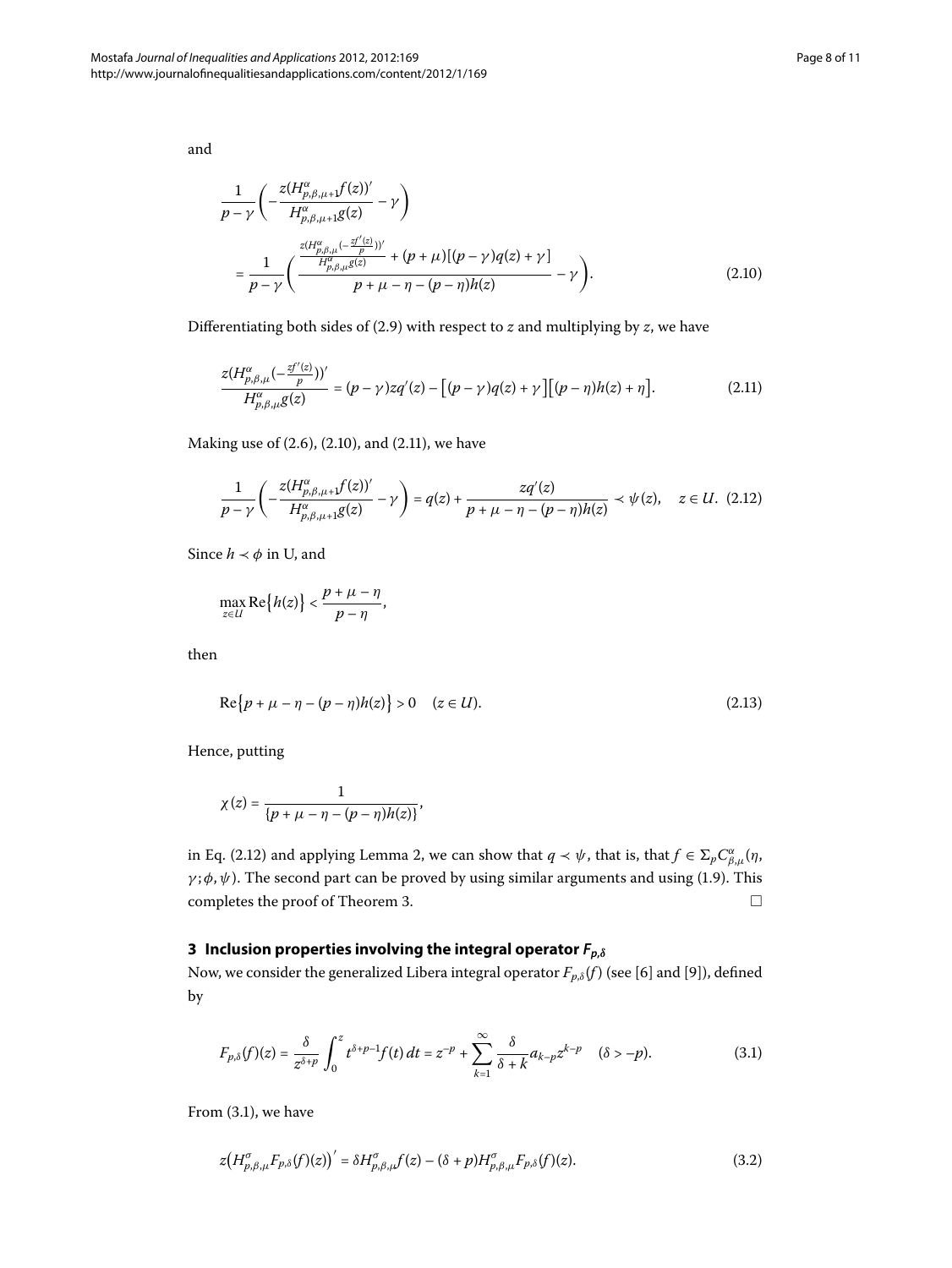<span id="page-8-2"></span>**Theorem 4** *Let*  $\phi \in M$  *with* 

<span id="page-8-0"></span>
$$
\max_{z\in U} \bigl( \text{Re} \big\{ \phi(z) \bigr\} \bigr) < \frac{\delta + p - \eta}{p - \eta} \quad (\delta > -p).
$$

$$
If f \in \Sigma_p S^{\alpha}_{\beta,\mu}(\eta;\phi), then F_{p,\delta}(f) \in \Sigma_p S^{\alpha}_{\beta,\mu}(\eta;\phi).
$$

*Proof* Let  $f \in \Sigma_p S^{\alpha}_{\beta,\mu}(\eta;\phi)$  and put

<span id="page-8-1"></span>
$$
h(z) = \frac{1}{p - \eta} \left( -\frac{z(H_{p,\beta,\mu}^{\sigma} F_{p,\delta}(f)(z))'}{H_{p,\beta,\mu}^{\sigma} F_{p,\delta}(f)(z)} - \eta \right),\tag{3.3}
$$

where *h* is analytic in *U* with  $h(0) = 1$ [.](#page-8-0) Then, by using (3.2) and (3.3), we have

$$
-\delta \frac{H_{\rho,\beta,\mu}^{\sigma}f(z)}{H_{\rho,\beta,\mu}^{\sigma}F_{p,\delta}(f)(z)} = (p-\eta)h(z) + \eta - (p+\delta). \tag{3.4}
$$

<span id="page-8-3"></span>Differentiating  $(3.4)$  $(3.4)$  $(3.4)$  logarithmically with respect to  $z$ , we have

$$
\frac{1}{p-\eta}\left(-\frac{z(H_{p,\beta,\mu}^{\sigma}f(z))'}{H_{p,\beta,\mu}^{\sigma}f(z)}-\eta\right)=h(z)+\frac{zh'(z)}{p+\delta-\eta-(p-\eta)h(z)}\quad(z\in U).
$$

Applying Lemma 1, we conclude that  $h \prec \phi$  ( $z \in U$ ), which implies that  $F_{p,\delta}(f) \in$  $\Sigma_p S^\alpha_\beta$  $\frac{\alpha}{\beta,\mu}$ (*η*;*φ*).  $□$ 

**Theorem 5** *Let*  $\phi \in M$  *with* 

$$
\max_{z \in U} \big( \text{Re} \big\{ \phi(z) \big\} \big) < \frac{\delta + p - \eta}{p - \eta} \quad (\delta > -p).
$$

 $\iint f \in \Sigma_p K_{\beta,\mu}^{\alpha}(\eta;\phi)$ , then  $F_{p,\delta}(f) \in \Sigma_p K_{\beta,\mu}^{\alpha}(\eta;\phi)$ .

*Proof* Applying Theorem 4 and (1[.](#page-2-0)12), we have

$$
f(z) \in \Sigma_p K_{\beta,\mu}^{\alpha}(\eta;\phi) \quad \Leftrightarrow \quad -\frac{zf'(z)}{p} \in \Sigma_p S_{\beta,\mu}^{\alpha}(\eta;\phi)
$$

$$
\Rightarrow \quad F_{p,\delta}\left(-\frac{zf'(z)}{p}\right)(z) \in \Sigma_p S_{\beta,\mu}^{\alpha}(\eta;\phi)
$$

$$
\Leftrightarrow \quad -\frac{z}{p}F'_{p,\delta}(f)(z) \in \Sigma_p S_{\beta,\mu}^{\alpha}(\eta;\phi)
$$

$$
\Leftrightarrow \quad F_{p,\delta}(f)(z) \in K_{p,\lambda}^{\sigma}(\eta;\phi).
$$

This completes the proof of Theorem 5[.](#page-8-3)

From Theorem 4 and Theorem 5[,](#page-8-3) we have the following corollary.

**Corollary**  *Suppose that*

$$
\frac{1+A}{1+B} < \frac{\delta+p-\eta}{p-\eta} \quad (\delta > -p; -1 < B < A \le 1).
$$

 $\Box$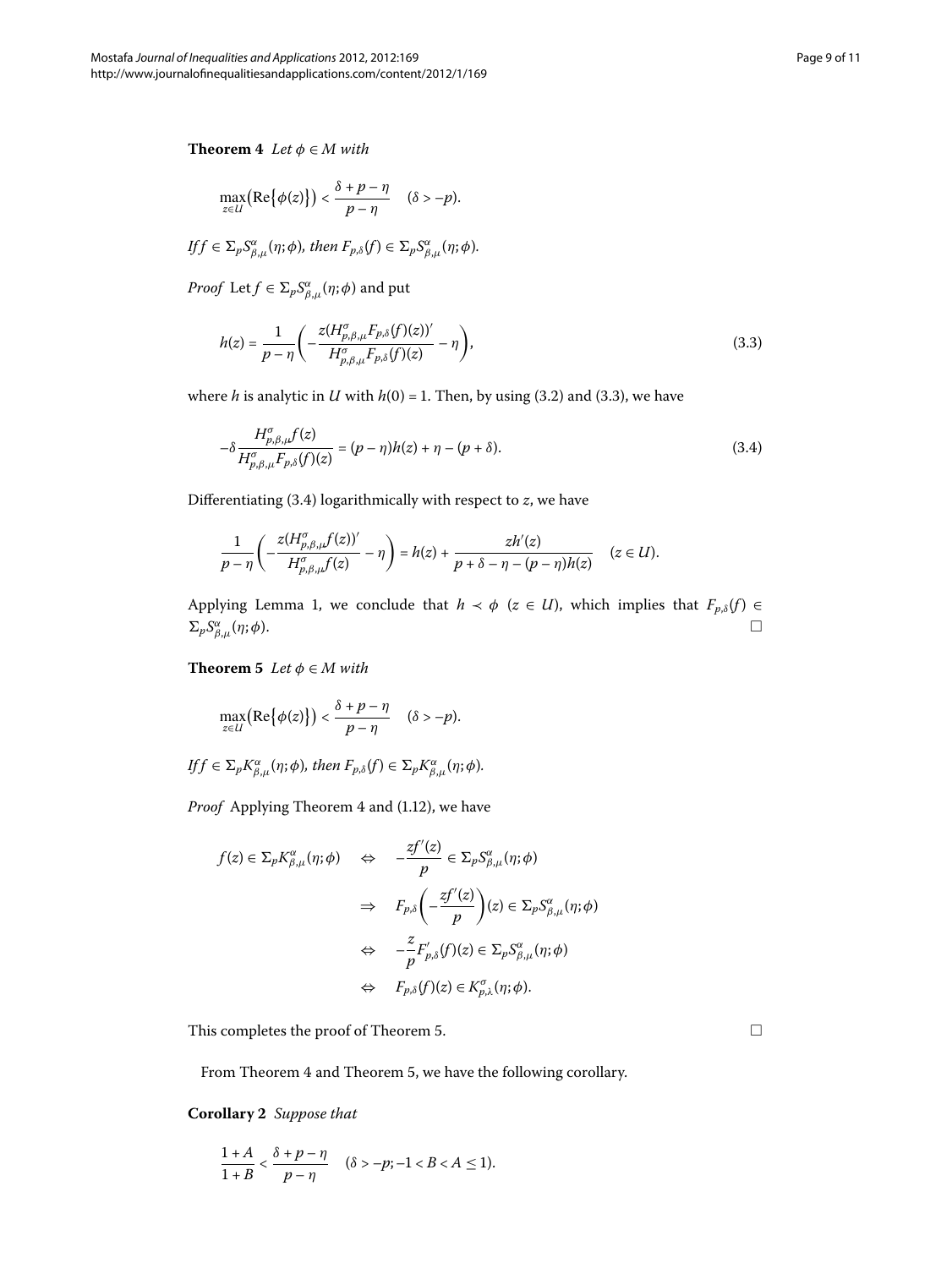*Then, for the classes*  $\Sigma_p S^{\alpha}_{\beta,\mu}(\eta;\phi)$  and  $\Sigma_p K^{\alpha}_{\beta,\mu}(\eta;\phi)$ , the following inclusion relations hold *true:*

$$
f \in \Sigma_p S^{\alpha}_{\beta,\mu}(A,B) \quad \Rightarrow \quad F_{p,\delta}(f) \in \Sigma_p S^{\alpha}_{\beta,\mu}(A,B)
$$

<span id="page-9-3"></span>*and*

$$
f \in \Sigma_p K_{\beta,\mu}^{\alpha}(A,B) \Rightarrow F_{p,\delta}(f) \in \Sigma_p K_{\beta,\mu}^{\alpha}(A,B).
$$

**Theorem 6** Let  $\phi$ ,  $\psi \in M$  with

<span id="page-9-1"></span>
$$
\max_{z \in U} \text{Re}\big\{\phi(z)\big\} < \frac{\delta + p - \eta}{p - \eta} \quad (\delta > -p).
$$

$$
If f \in \Sigma_p C_{\beta,\mu}^{\alpha}(\eta,\gamma;\phi,\psi), then F_{p,\delta}(f) \in \Sigma_p C_{\beta,\mu}^{\alpha}(\eta,\gamma;\phi,\psi).
$$

*Proof* Let  $f \in \Sigma_p C_{\beta,\mu}^{\alpha}(\eta,\gamma;\phi,\psi)$ . Then, from the definition of the class  $\Sigma_p C_{\beta,\mu}^{\alpha}(\eta,\gamma;\phi,\psi)$ , there exists a function  $g \in \Sigma_p S^{\alpha}_{\beta,\mu}(\eta;\phi)$  such that

<span id="page-9-0"></span>
$$
\frac{1}{p-\gamma} \left( -\frac{z(H_{p,\beta,\mu}^{\sigma}f(z))'}{H_{p,\beta,\mu}^{\sigma}g(z)} - \gamma \right) \prec \psi(z) \quad (z \in U). \tag{3.5}
$$

<span id="page-9-2"></span>Now, let

$$
h(z) = \frac{1}{p - \gamma} \left( -\frac{z(H_{p,\beta,\mu}^{\sigma} F_{p,\delta}(f)(z))'}{H_{p,\beta,\mu}^{\sigma} F_{p,\delta}(g)(z)} - \gamma \right),\tag{3.6}
$$

where  $h(z)$  is analytic in *U* with  $h(0) = 1$ [.](#page-9-0) Applying (3.2) in (3.6), we have

$$
\frac{1}{p-\gamma} \left( -\frac{z(H_{p,\beta,\mu}^{\sigma}f(z))'}{H_{p,\beta,\mu}^{\sigma}g(z)} - \gamma \right)
$$
\n
$$
= \frac{1}{p-\gamma} \left( \frac{(H_{p,\beta,\mu}^{\sigma}(-\frac{zf'(z)}{p})(z))'}{H_{p,\beta,\mu}^{\sigma}g(z)} - \gamma \right)
$$
\n
$$
= \frac{1}{p-\gamma} \left\{ \frac{z(H_{p,\beta,\mu}^{\sigma}F_{p,\delta}(-\frac{zf'(z)}{p})(z))' + (p+\delta)H_{p,\beta,\mu}^{\sigma}F_{p,\delta}(-\frac{zf'(z)}{p})}{z(H_{p,\beta,\mu}^{\sigma}F_{p,\delta}(g)(z))' + (p+\delta)H_{p,\beta,\mu}^{\sigma}F_{p,\delta}(g)(z)} - \gamma \right\}
$$
\n
$$
= \frac{1}{p-\gamma} \left\{ \frac{\frac{z(H_{p,\beta,\mu}^{\sigma}F_{p,\delta}(-\frac{zf'(z)}{p})(z))'}{H_{p,\beta,\mu}^{\sigma}F_{p,\delta}(g)(z)} + (p+\delta) \frac{H_{p,\beta,\mu}^{\sigma}F_{p,\delta}(-\frac{zf'(z)}{p})}{H_{p,\beta,\mu}^{\sigma}F_{p,\delta}(g)(z)}}{-\gamma \right\}. \tag{3.7}
$$

 $Sine g \in \sum_p S^{\alpha}_{\beta,\mu}(\eta;\phi)$ , then by Theorem 4, we have  $F_{p,\delta}(g)(z) \in \sum_p S^{\alpha}_{\beta,\mu}(\eta;\phi)$ . Let

$$
q(z) = \frac{1}{p - \eta} \left( -\frac{z(H_{p,\beta,\mu}^{\sigma} F_{p,\delta}(g)(z))'}{H_{p,\beta,\mu}^{\sigma} F_{p,\delta}g(z)} - \eta \right),\tag{3.8}
$$